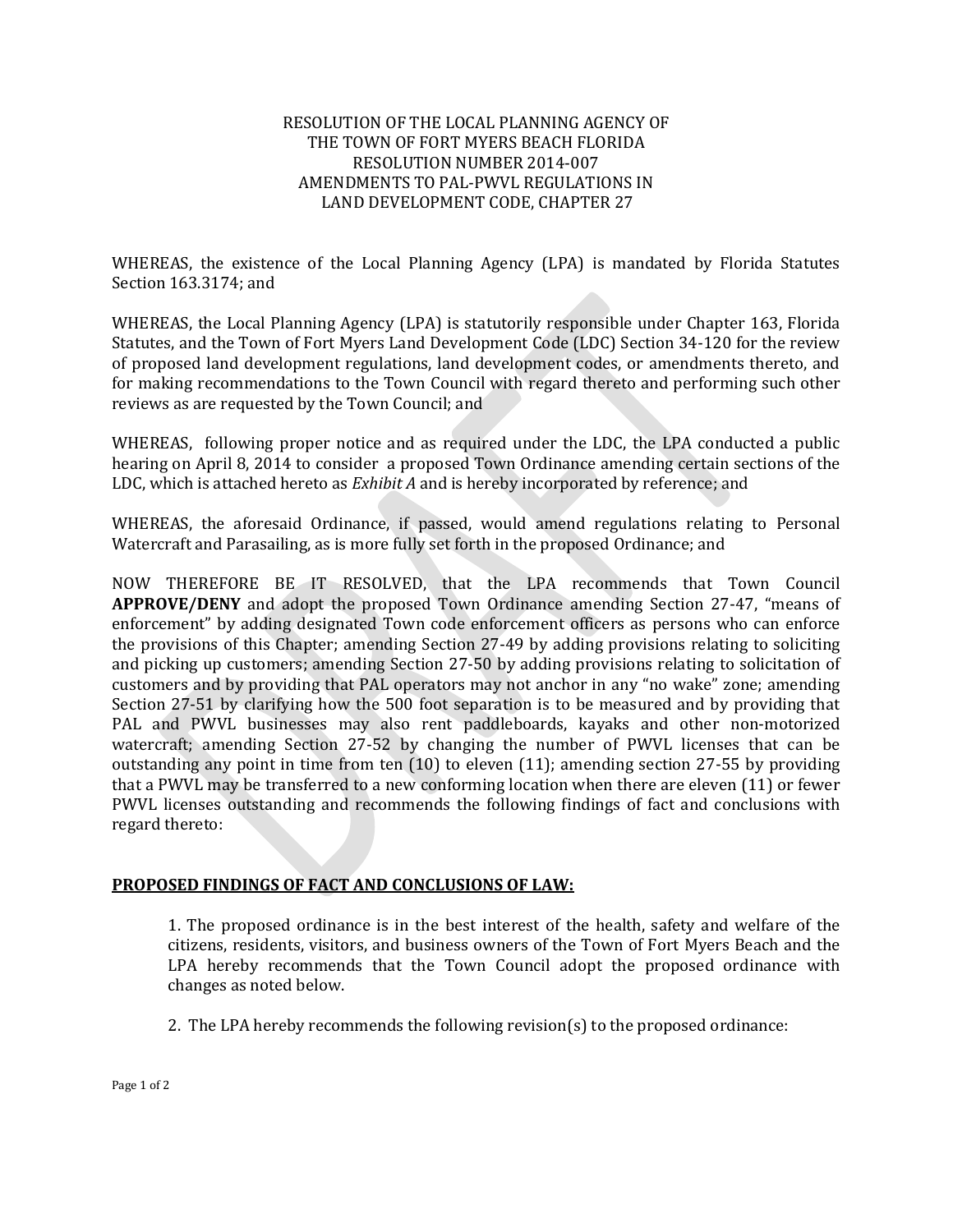The foregoing Resolution was adopted by the LPA upon a motion by LPA Member \_\_\_\_\_\_\_\_\_\_\_\_\_\_\_\_\_\_\_\_\_\_\_\_\_\_\_\_\_ and seconded by LPA Member **\_\_\_\_\_\_\_\_\_\_\_\_\_\_\_\_\_\_\_\_\_\_\_\_\_\_\_**, and upon being put to a vote, the result was as follows:

| Hank Zuba, Chair      | AYE/NAY | Joanne Shamp, Vice Chair | AYE/NAY |
|-----------------------|---------|--------------------------|---------|
| Chuck Bodenhafer      | AYE/NAY | Al Durrett, Member       | AYE/NAY |
| John Kakatsch, Member | AYE/NAY | Jane Plummer, Member     | AYE/NAY |
| Jim Steele, Member    | AYE/NAY |                          |         |
|                       |         |                          |         |

### DULY PASSED AND ADOPTED THIS **8th** day of **APRIL, 2014**

Local Planning Agency of the Town of Fort Myers Beach

By:\_\_\_\_\_\_\_\_\_\_\_\_\_\_\_\_\_\_\_\_\_\_\_\_\_\_\_\_\_\_\_\_\_ Hank Zuba, LPA Chair

Approved as to legal sufficiency: ATTEST:

By:\_\_\_\_\_\_\_\_\_\_\_\_\_\_\_\_\_\_\_\_\_\_\_\_\_\_\_\_\_\_\_\_\_\_\_ By:\_\_\_\_\_\_\_\_\_\_\_\_\_\_\_\_\_\_\_\_\_\_\_\_\_\_\_\_\_\_\_\_\_\_ Fowler White Boggs, P.A. Michelle Mayher<br> *LPA Attorney* Town Clerk LPA Attorney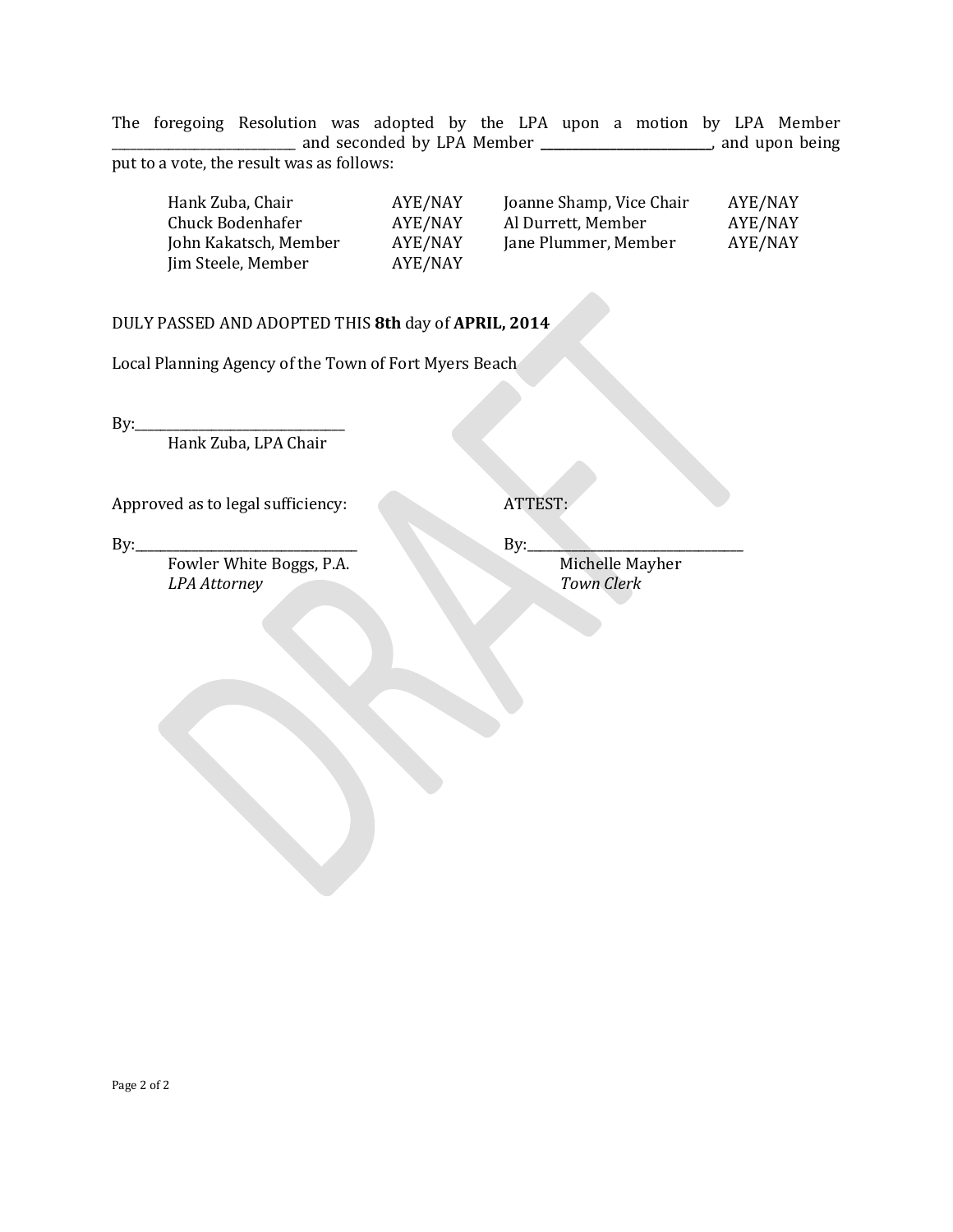### ORDINANCE 14-

AN ORDINANCE AMENDING CHAPTER 27 OF THE TOWN OF FORT MYERS BEACH LAND DEVELOPMENT CODE, "PERSONAL WATERCRAFT AND PARASAILING;" AMENDING SECTION 27-47, "MEANS OF ENFORCEMENT" BY ADDING DESIGNATED TOWN CODE ENFORCEMENT OFFICERS AS PERSONS WHO CAN ENFORCE THE PROVISIONS OF THIS CHAPTER; AMENDING SECTION 27-49 BY ADDING PROVISIONS RELATING TO SOLICITING AND PICKING UP CUSTOMERS; AMENDING SECTION 27-50 BY ADDING PROVISIONS RELATING TO SOLICITATION OF CUSTOMERS AND BY PROVIDING THAT PAL OPERATORS MAY NOT ANCHOR IN ANY "NO WAKE" ZONE; AMENDING SECTION 27-51 BY CLARIFYING HOW THE 500 FOOT SEPARATION IS TO BE MEASURED AND BY PROVIDING THAT PAL AND PWVL BUSINESSES MAY ALSO RENT PADDLEBOARDS, KAYAKS AND OTHER NON-MOTORIZED WATERCRAFT; AMENDING SECTION 27-52 BY CHANGING THE NUMBER OF PWVL LICENSES THAT CAN BE OUTSTANDING ANY POINT IN TIME FROM TEN (10) TO ELEVEN (11); AMENDING SECTION 27-55 BY PROVIDING THAT A PWVL MAY BE TRANSFERRED TO A NEW CONFORMING LOCATION WHEN THERE ARE ELEVEN (11) OR FEWER PWVL LICENSES OUTSTANDING; PROVIDING SEVERABILITY AND AN EFFECTIVE DATE.

NOW, THEREFORE, BE IT ORDAINED BY THE TOWN COUNCIL OF THE TOWN OF FORT MYERS BEACH, FLORIDA AS FOLLOWS:

**Section 1.** Section 27-47 of the Town of Fort Myers Beach Land Development Code is hereby amended as follows:

#### **Sec. 27-47. Means of enforcement.**

The provisions of this chapter shall be enforced by designated town code enforcement officers or members of all duly authorized law enforcement agencies within the town and through any enforcement mechanisms established by this code.

**Section 2.** Section 27-49 of the Town of Fort Myers Beach Land Development Code is hereby amended as follows:

#### **Sec. 27-49. Regulations and locations for personal watercraft rentals.**

Any business engaged in the rental, leasing, bailment for consideration, or otherwise providing transportation for remuneration, of personal watercraft for use by the public on any waters of the Town of Fort Myers Beach, must meet the following requirements:

(1) A business is required to obtain a Lee County occupational license business tax receipt which shall be issued to the personal watercraft operations office.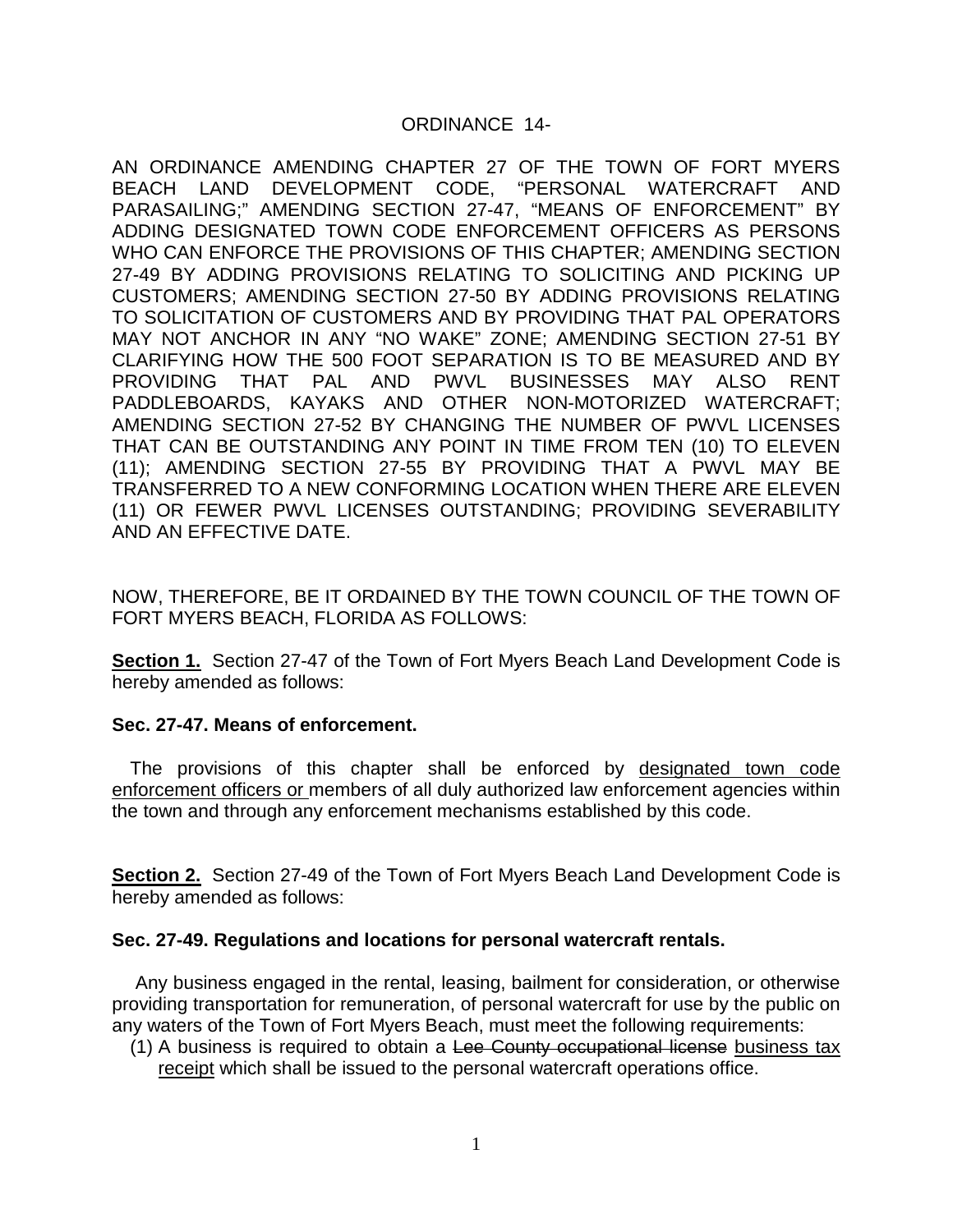- a. The operations office shall be located at a land-based site; and,
- b. The land-based site shall have direct access to the beach. Direct access shall not include public rights-of-way, county-owned or town-owned beach accesses, or any residentially zoned land that must be traversed to gain beach access. That direct access will be used for all necessary business-related beach access that is customary in the course and operation of the personal watercraft business at the particular licensed land-based site; and,
- c. All business transactions such as the exchange of consideration or remuneration for the rental, leasing, bailment, or any other type of transaction between the commercial rental operator and customer shall occur on the land-based site for which the occupational license business tax receipt is issued; and,
- d. The personal watercraft shall only be rented or operated on the littoral waters offshore of the land-based site for which the occupational license business tax receipt is issued until the personal watercraft travels beyond the 500 feet offshore slow speed limit.
- e. The business must provide the town with a list of those PAL vendors who are permitted to pick up customers at the PWVL location, provided, however, that such activity may take place only for customers who have made a prior reservation and appointment for such pick up.
- f. PWVL businesses are prohibited from soliciting customers at any location other than their land-based site.
- (2) A business must have and maintain a telephone and an operable marine radio at its land-based operations office.
- (3) A business may not knowingly lease, hire, or rent a personal watercraft to any person who is under 18 years of age (see also F.S. § 327.54)). No person under the age of 14 may operate any personal watercraft.
- (4) During the sea turtle nesting season (May 1 through October 31), personal watercraft may not be moved across the beach unless:
	- a. any state permits that may be required for this activity have been issued;
	- b. such movement begins only after 9:00 AM, or after completion of daily monitoring for turtle nesting activity by a FWCC-authorized marine turtle permit holder, whichever occurs first; and
	- c. the movement does not disturb any sea turtle or sea turtle nest (see also  $§ 14-74(c)$ ).
- (5) Businesses may not allow their personal watercraft to be used above slow speed within 500 feet of swimmers, waders, or people floating in/on the water.
- (6) Personal watercraft rental businesses shall have a motorized chase vessel with an operational marine radio in good running condition that meets all United States Coast Guard safety requirements kept at the personal watercraft launching site during all hours of the business operation. The chase vessel may be a personal watercraft reserved for this purpose.
- (7) Each personal watercraft must be registered in the name of the business and have a Florida vessel registration number affixed thereon.
- (8) Identification markings shall be placed on each personal flotation device worn by operators of the personal watercraft which distinguishes the business from other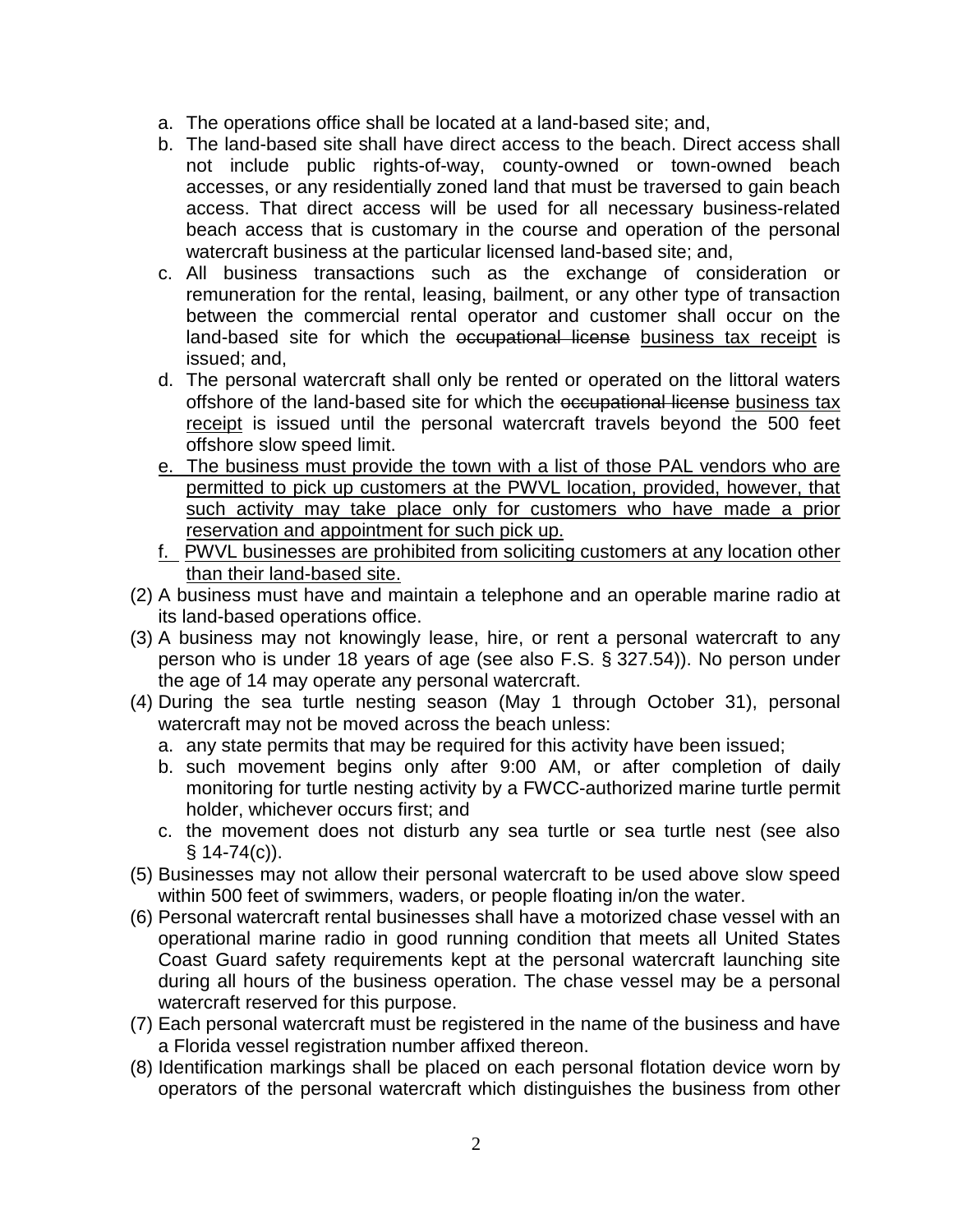businesses engaged in the rental of personal watercraft. Said marking shall also be located where the personal watercraft are launched. The identification marking, which will be assigned to the business by the town upon issuance of the PWVL, shall be not less than 9" by 5" in size and of a contrasting color to the personal flotation device.

- (9) Personal watercraft may be moored in the water during the operating hours of the business, or on the beach during operating hours in accordance with the following: Personal watercraft must be set back 12 feet landward from the edge of wet sand. Between the hours of 9:00 PM and 7:00 AM from May 1 until October 31, all personal watercraft and associated equipment, including but not limited to mooring lines, must be removed from the beach and placed behind the dune line.
	- a. If there is no dune line and the beach is wide, personal watercraft and associated equipment must be moved to a point that is at least 200 feet from the water line at all times.
	- b. If there is no dune line and the beach is less than 200 feet wide, personal watercraft and associated equipment must be moved to the adjacent permanent structure and landward of any seawall.

Where compliance with the foregoing provision would cause an undue hardship, the town manager may designate a different storage location after determining the minimum changes from the requirements of this subsection.

- (10) In order to adequately monitor the operation of the personal watercraft, one employee per five personal watercraft actually rented must be located so as to observe the operation of the vessel by the party renting the personal watercraft.
- (11) Fuel tanks may not be stored on the beach but may be stored at the business location provided all applicable federal, state, and local fire, safety, and environmental regulations are met.
- (12) Fueling of personal watercraft on the beach or in the water shall require a spillproof nozzle or other acceptable device designed for prevention of fuel overflow. Any spillage of fuel onto the beach or into the water is a violation of this code.
- (13) Except in locations which have permanent 500-foot markers, the personal watercraft vendor shall place temporary markers in the water not less than 500 feet seaward from the beach to which the personal watercraft are to be launched during each day of personal watercraft operations. All such markers shall be removed each day by the personal watercraft vendor no later than a half hour after sunset. The personal watercraft vendor must instruct each personal watercraft operator:
	- a. To travel at slow speed until past said markers;
	- b. To maintain a distance of not less than 500 feet from the shoreline while operating the personal watercraft;
	- c. To travel at slow speed when returning to the shore; and
	- d. To not travel within environmentally sensitive areas (within the 1000-foot territorial limits of the town) except with an eco-tour operator or guide associated with a business with a valid PWVL permit.
- (14) Each operator shall provide a buoy lane consisting of 6 buoys, with a minimum width of 15 feet and a maximum of 75 feet.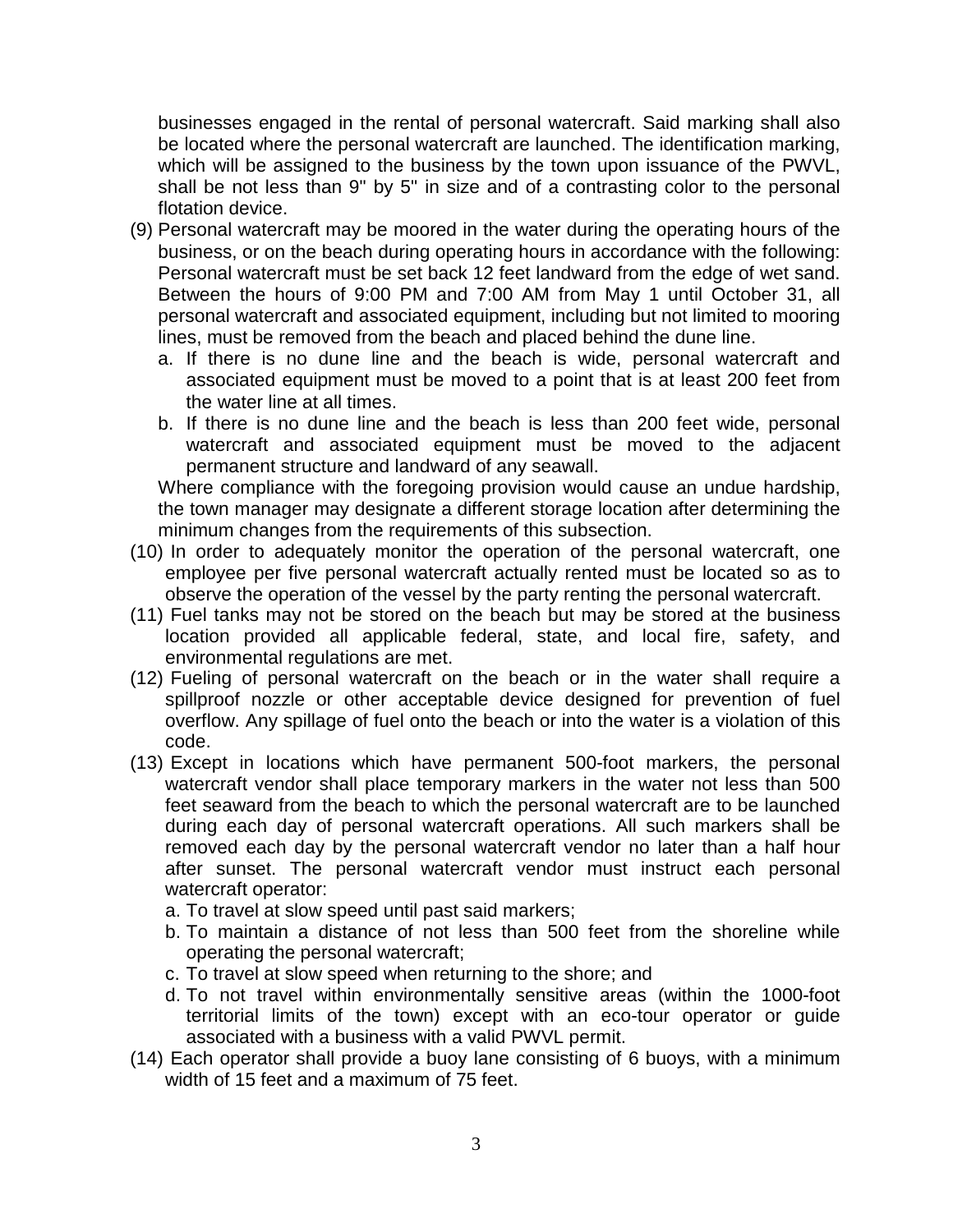- (15)Each PWVL (jet ski) operator is limited to 8 rentals per location plus one chase vehicle. When 6 or more rentals are in use, the chase vehicle must be manned and in the water. An operator may request a variance to allow additional rentals per location by using the standards and procedures in ch. 34.
- (16)*Safe handling instructions.*
	- a. Each patron shall receive standardized rules provided by the operator translated in four languages. All owners, operators, PWVL license holders, and employees will obey the same standardized rules. Such rules are included in § 27-58.
	- b. If the FWCC adopts safe handling instructions in accordance with F.S. § 327.39(6)(b), operators must comply with those regulations, which shall be deemed as equivalent to complying with the previous subsection, provided the state instructions are translated into the same four languages.
- (17)Operators must also comply with all other applicable boating and personal watercraft provisions of state law such as those found in F.S. § 327.39.
- (18)No person shall offer for rent, lease, or bailment for consideration, a personal watercraft within the Town of Fort Myers Beach except from a personal watercraft rental business which fully complies with the regulations set forth in this code and this chapter.
- (19) No person shall conduct any personal watercraft rental business within the Town of Fort Myers Beach except from a business holding a valid PWVL and which fully conforms to the terms of this chapter.
- (20)No person shall offer for rent, lease, or bailment for consideration a personal watercraft which is not registered in the name of the business and which does not have a valid Florida vessel registration number affixed thereon.

**Section 3.** Section 27-50 of the Town of Fort Myers Beach Land Development Code is hereby amended as follows:

# **Sec. 27-50. Regulations and locations for parasail activities.**

Any person engaged in parasail activities for consideration or remuneration by the public on any waters of the Town of Fort Myers Beach, must meet the following requirements:

(a) A person is required to obtain a Lee County occupational license business tax receipt which shall be issued to the parasailing activities operations office.

- (1) The operations office shall be located at a land-based site; and,
- (2) The land-based site shall have direct access to the beach. Direct access shall not include public rights-of-way, county-owned or town-owned beach accesses, or any residentially zoned land that must be traversed to gain beach access; and,
- (3) All business transactions such as the exchange of consideration or remuneration or any other type of transaction between the PAL and customer shall occur on the land-based site for which the occupational license business tax receipt is issued: and,
- (4) A person must have and maintain a telephone and an operable marine radio at its land-based operations office.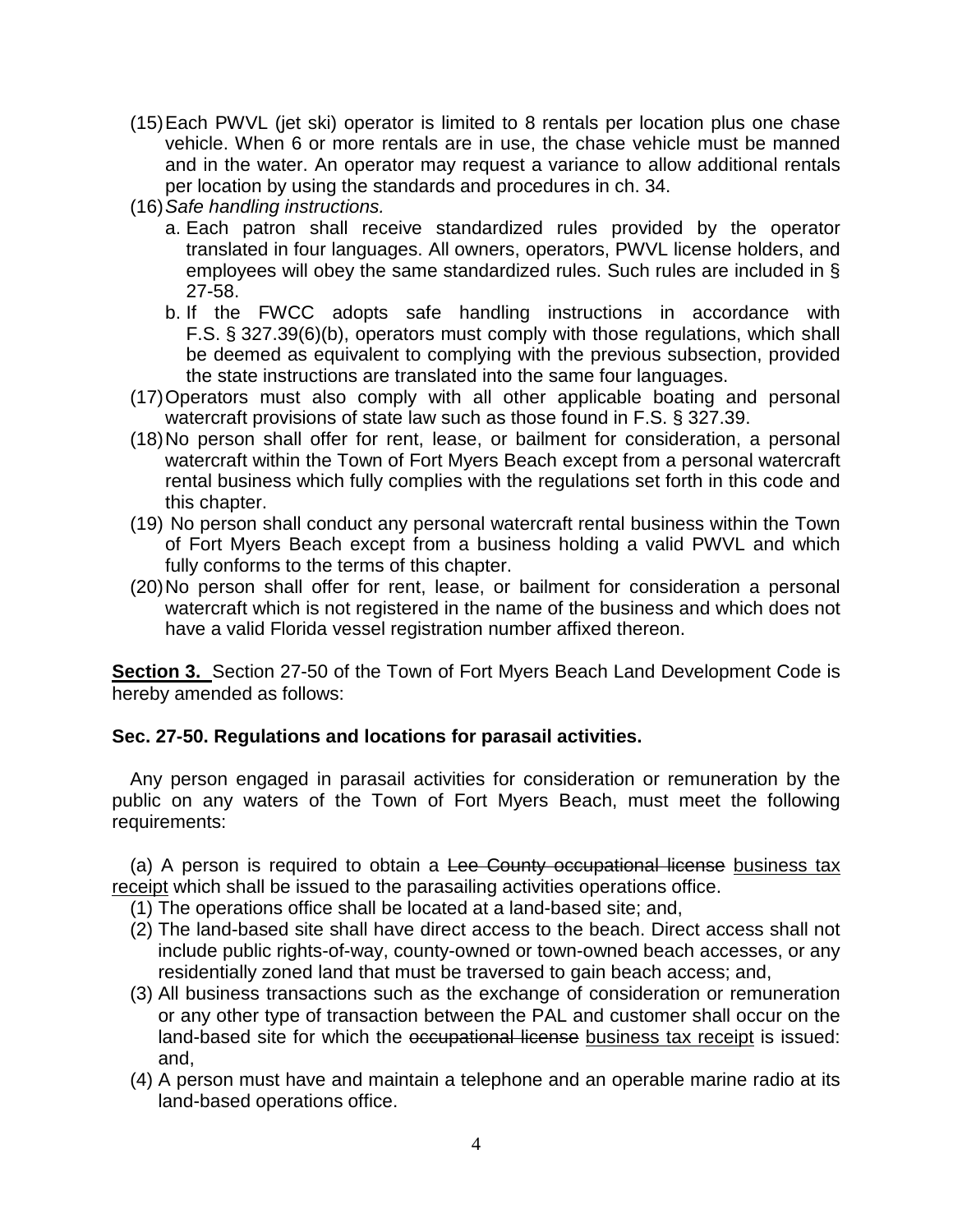#### (5) PAL businesses are prohibited from soliciting customers at any PWVL location unless it is an authorized joint location.

(b) No person shall offer a ride on a parasail within the Town of Fort Myers Beach except at a parasail activities site which fully complies with the regulations set forth in this code and this chapter.

(c) No person shall have a parasailing operation within the Town of Fort Myers Beach except from a business holding a valid PAL and which fully conforms to the terms of this chapter.

(d) No person shall use a vessel for parasailing activity which is not registered in the name of the business and which does not have a valid Florida vessel registration number affixed thereon.

(e) Each parasailing vessel must be registered in the name of the business and have a Florida vessel registration number affixed thereon.

(f) Parasail operations must have a primary location at a site in conformance with this code or which otherwise specifically permits parasail activity. Parasail operators may pick up and return customers at other sites provided that the parasail operator has obtained written permission on a form provided by the town from the landowner where a PWVL has been issued. Written permission shall be kept on file at the PAL's primary location. In no event shall a parasail operator or his agents or employees solicit at the beach where they are picking up and returning customers.

(g) Parasail operators will pick up and drop off customers at the beach location pursuant to (2) above. This process will be accomplished through buoy lanes within the 500-foot zone consisting of 6 buoys, with a minimum width of 15 feet and a maximum of 75 feet. In a congested area, a parasail captain may avoid hazard by approaching to the right or left of the buoy lane. Parasail operators may not anchor within any "no wake" zone.

(h) Operators must be at least 1,000 feet from shore when they inflate the chute or deflate the chute and while flying.

(i) Operators must limit the length of the line to 1,200 feet and may not fly the chute over or within 500 feet of the pier or within 1,000 feet of the beach. Further, all parasail and all operations must cease at sunset.

(j) Operators must also comply with all applicable boating and parasailing provisions of state law such as those found in F.S. § 327.37.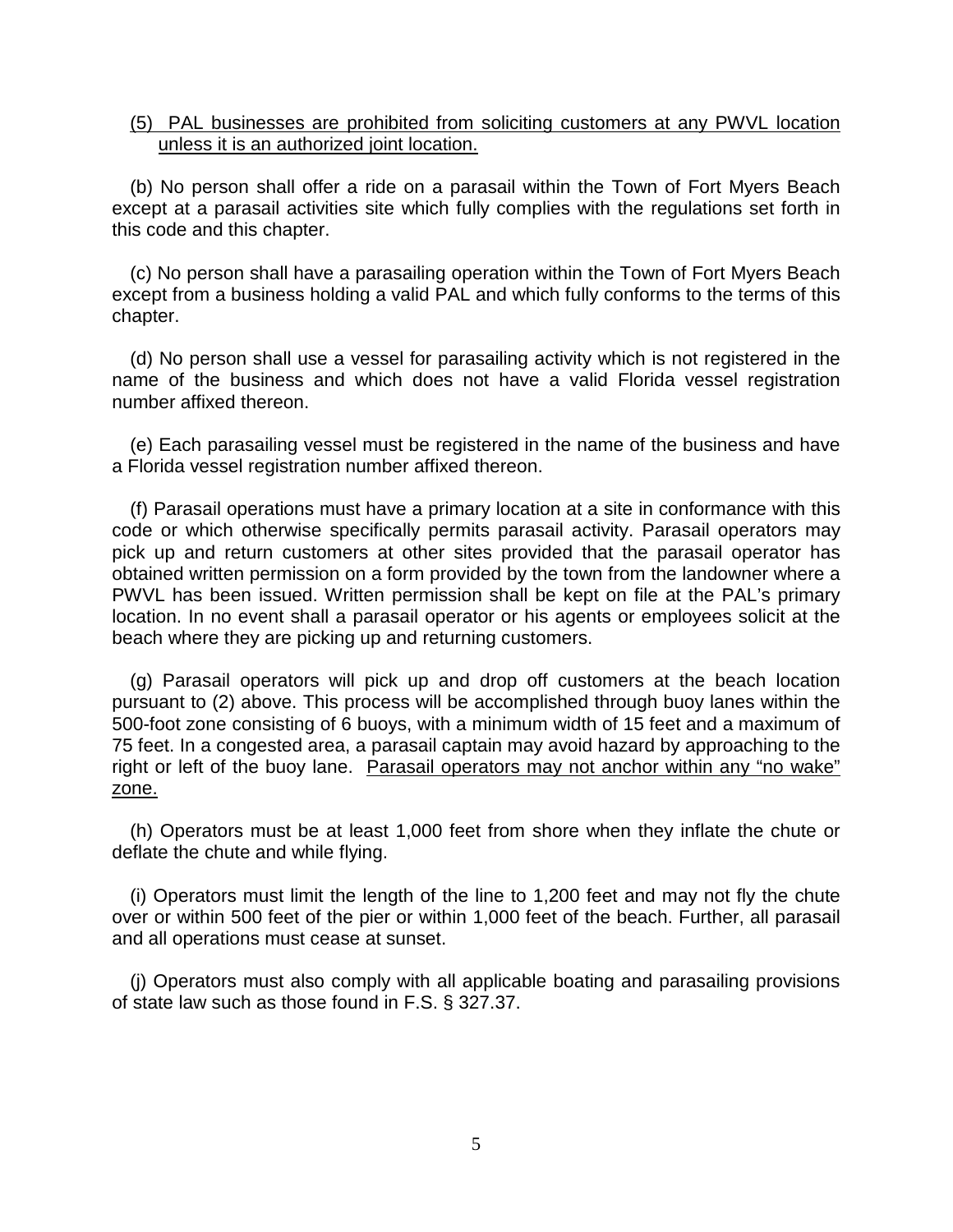**Section 4.** Section 27-51 of the Town of Fort Myers Beach Land Development Code is hereby amended as follows:

# **Sec. 27-51. Additional rules applying to both PWVL and PAL businesses.**

(a) Businesses holding a valid PWVL or PAL shall be situated together with their vessels where appropriate upon a site authorized by the remainder of this code plus the provisions of this chapter to have such business and shall not:

- (1) be located within 500 feet, as measured along the street frontage of the property, of any other business offering personal watercraft for rent or lease or parasailing activities, except for businesses that are co-located in accordance with § 27-54(e); or
- (2) be located on any beach or land north of or beyond an imaginary line extending from the Sanibel Lighthouse and Bowditch Point on Estero Island; or inland of the Big Carlos Pass Bridge.

(b) Businesses holding both a valid PWVL and a valid PAL may rent personal watercraft and operate a parasailing activity business from a single location provided the location meets all requirements for both licenses.

- (c) Businesses holding a valid PWVL or PAL must meet the following requirements:
- (1) *Other boating regulations.* All businesses and their vessels are required to comply with the town's Vessel Control and Water Safety Ordinance (Ordinance 96-26 as amended) and with Florida Statutes Chapter 327.
- (2) *Insurance.* A business must have and maintain comprehensive third-party liability insurance in accordance with § 27-56.
- (3) *Structures on the beach.* During its regular business hours only, a business may place one free-standing structure on the beach at its land-based site to conduct business with the public.
	- a. This structure may be a table, podium, booth, or storage box.
	- b. The total horizontal dimension of this structure may not exceed a horizontal dimension of 4 feet by 6 feet, except for any awning, umbrella, or integral roof whose sole purpose is to provide shade.
	- c. This structure must be portable and never be left on the beach before or after regular business hours.
- (4) *Signs on the beach.* This structure may contain a maximum of three identification or promotional signs painted on or mounted flat against the structure, no one of which can exceed 8 square feet as measured in accordance with § 30-91.
	- a. Any rate charts or state-mandated informational signs smaller than 2 square each shall not be counted as part of the signage limitation above.
	- b. No signs or other advertising for the business are permitted on the beach other than the signage permitted on a table, podium, booth, or storage box.
- (5) *Signs off the beach.* A business may also have one portable sandwich-board sign displayed at its land-based site during regular business hours if such signs are otherwise permitted by ch. 30 of this code at that site. However, any such sign:
	- a. must be placed indoors after business hours;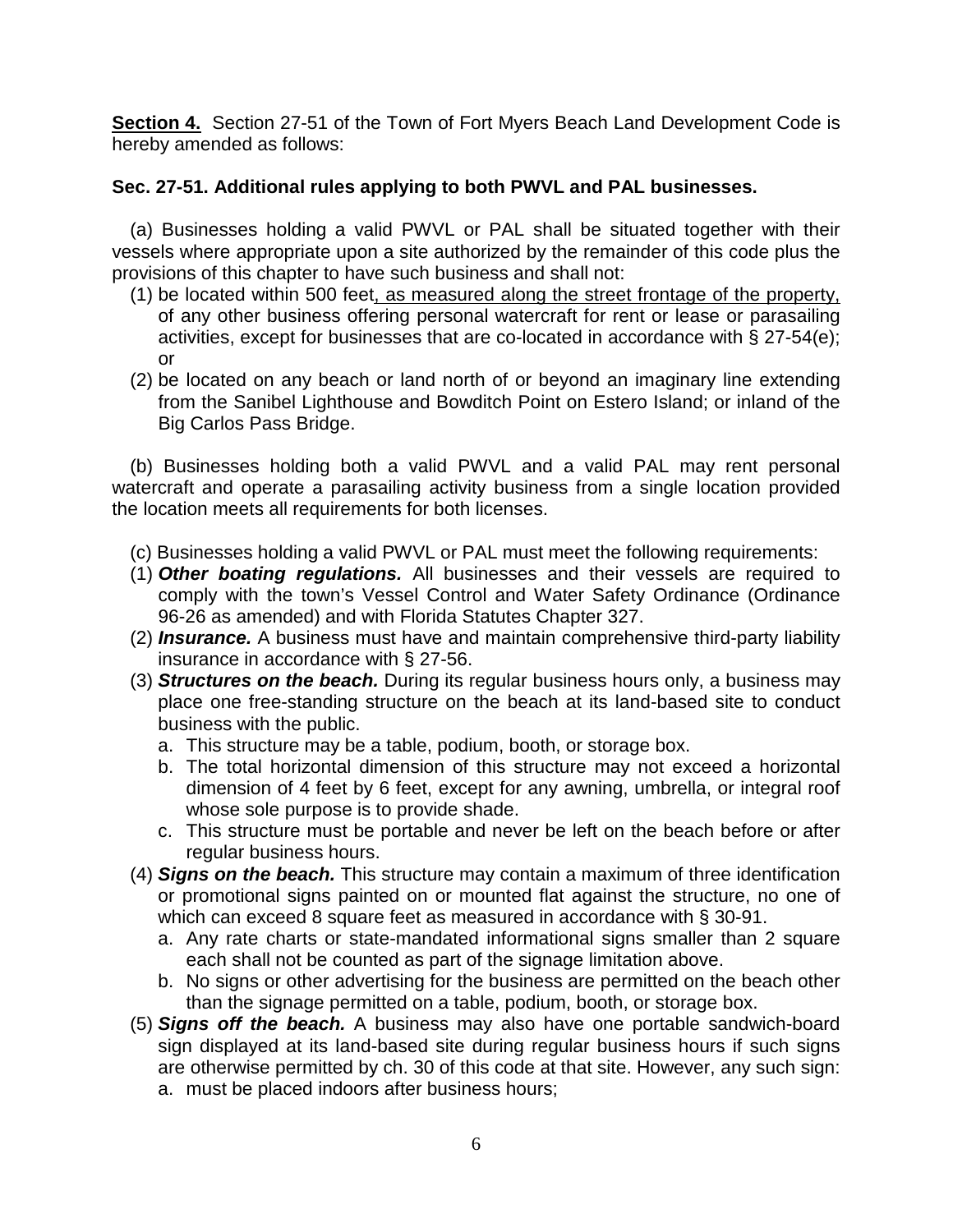- b. must not be illuminated; and
- c. must not be placed on the beach at any time.
- (6) *Removing nonconforming structures from the beach.* Any legal nonconforming tables, podiums, booths, storage boxes, signs, or other structures on the beach as of September 24, 2001, may remain for up to twelve additional months but immediately thereafter must be removed or modified to be in conformance with this section.

### (d) Licensed PWVL and PAL businesses may also rent paddleboards, kayaks and other non-motorized watercraft from their land-based location.

**Section 5.** Section 27-52 of the Town of Fort Myers Beach Land Development Code is hereby amended as follows:

## **Sec. 27-52. PWVL and PAL applications; regulatory fees.**

(a) Application for a PWVL or PAL license shall be made to the town manager on a form provided by the town.

(b) Information to be provided by the applicant shall include, at a minimum:

## (1) *Business location:*

- a. The STRAP number and street address from which the personal watercraft or parasailing activity business will operate;
- b. If the applicant is not the owner of the property from which the business will be operated, the applicant shall submit a notarized letter of authorization from the owner of the property to the applicant.

## (2) *Ownership information:*

- a. Business owner's name, home address, local address, telephone number;
- b. Manager's name, home address, local address, telephone number;
- c. Mailing address at which notice of any town information pertinent to any personal watercraft rental or parasailing activity business shall be considered received and binding upon the applicant or PWVL or PAL holder, on the fifth day after first-class mail is posted to said address;
- d. State sales tax number.

# (3) *Business equipment information:*

- a. The number of, and a description of, the vessels to be used by the business, including model, year, manufacturer, color, and Florida vessel registration number(s).
- b. For PWVL applications only, a description of the chase vessel(s) to be kept at the place of business as well as the Florida vessel registration number(s).
- (4) *Proof of insurance:* Proof of required insurance.

# (5) *Fire report:*

- a. For PWVL applications: Prior to annual license renewal, the fire marshal will submit evidence of a fire safety inspection to the town.
- b. For PAL applications: Proof of compliance with fire regulations.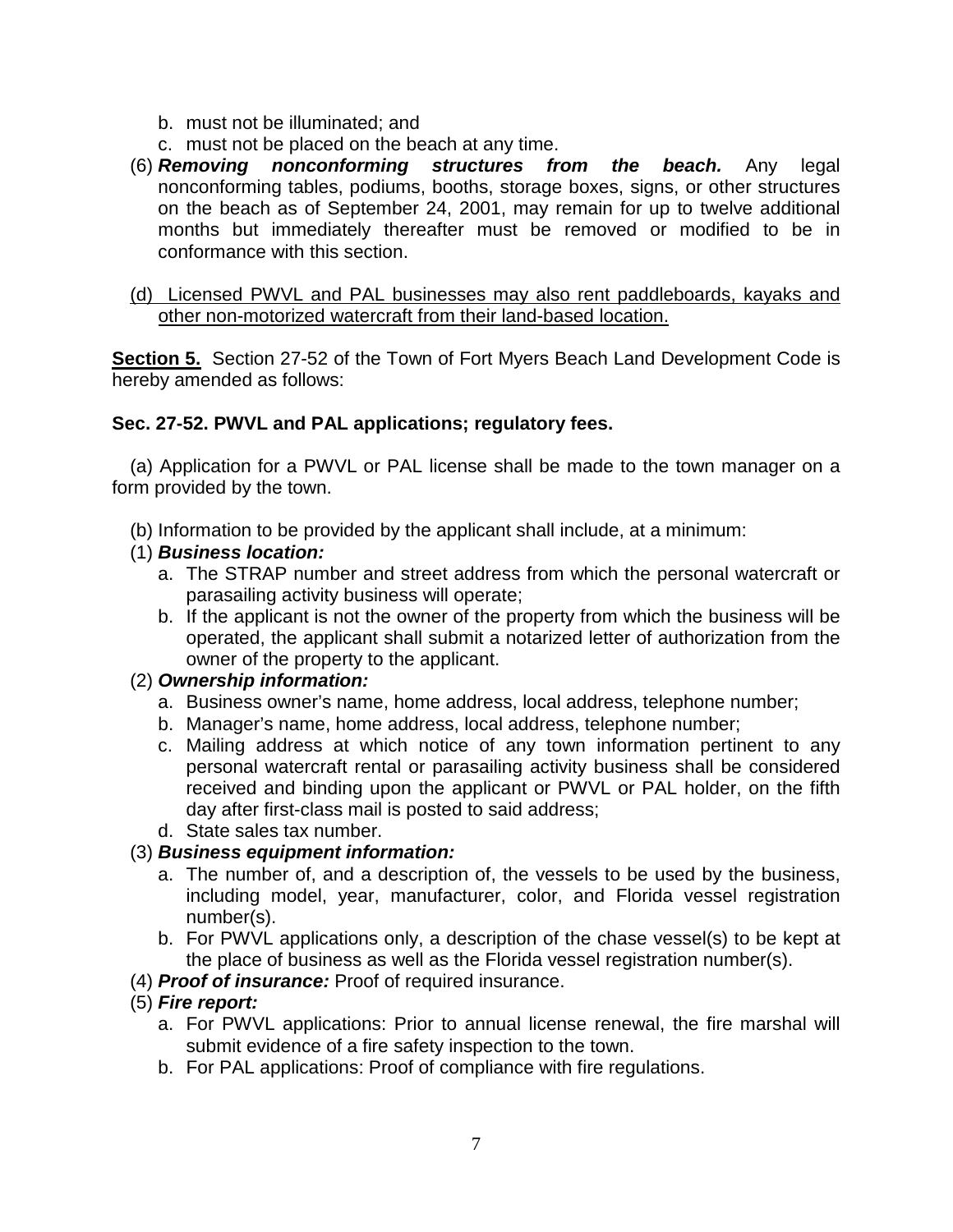- (6) *CPR certification:* For PWVL applications only, proof of CPR certification of sufficient persons so that there will be one in attendance at all times of operation.
- (7) *Annual fee:* Pays an annual fee of:
	- a. \$60 for town administrative processing costs; and
	- b. \$30 for the right to offer for business, as herein provided, the rental of personal watercraft or the right to operate a parasailing activity business; and
	- c. \$80 for town enforcement costs.

(c) *Misrepresentation.* Applicants who misrepresent information provided under this section shall not be issued a PWVL or PAL, or if issued, may suffer suspension or revocation of the PWVL or PAL.

(d) *Cap on number of licenses.* PWVLs and PALs and license renewals shall be issued on an annual basis coinciding with the town's fiscal year, October 1 through September 30.

- (1) There shall be no more than ten eleven  $(101)$  PWVL licenses outstanding at any point in time.
- (2) There shall be no more than seven (7) PAL licenses outstanding at any point in time.
- (3) See § 27-55 for regulations on transfers of existing PWVLs and PALs.

**Section 6**. Section 27-55 of the Town of Fort Myers Beach Land Development Code is hereby amended as follows:

## **Sec. 27-55. Transferability of PWVL and PAL licenses.**

(a) *Transferability to a new owner.* Provided that this chapter has been complied with, the PWVL or PAL is transferable to a new owner if:

- (1) The location of the business complies with the minimum separation requirements of this chapter, or is "grandfathered in" under subsection (c) or (d) below; and
- (2) The new business owner files an amended application with the town providing the information required in this chapter.

(b) *Transferability to a new location.* Provided that this chapter has been complied with, the PWVL or PAL is transferable to a new location if:

(1) The new location of the business complies with the minimum separation requirements of this chapter;

(2) The business owner files an amended application with the town providing the information required in this chapter;

(3) Transfer of a PAL to a new conforming location is only allowed when there are seven (7) or fewer PAL licenses outstanding.